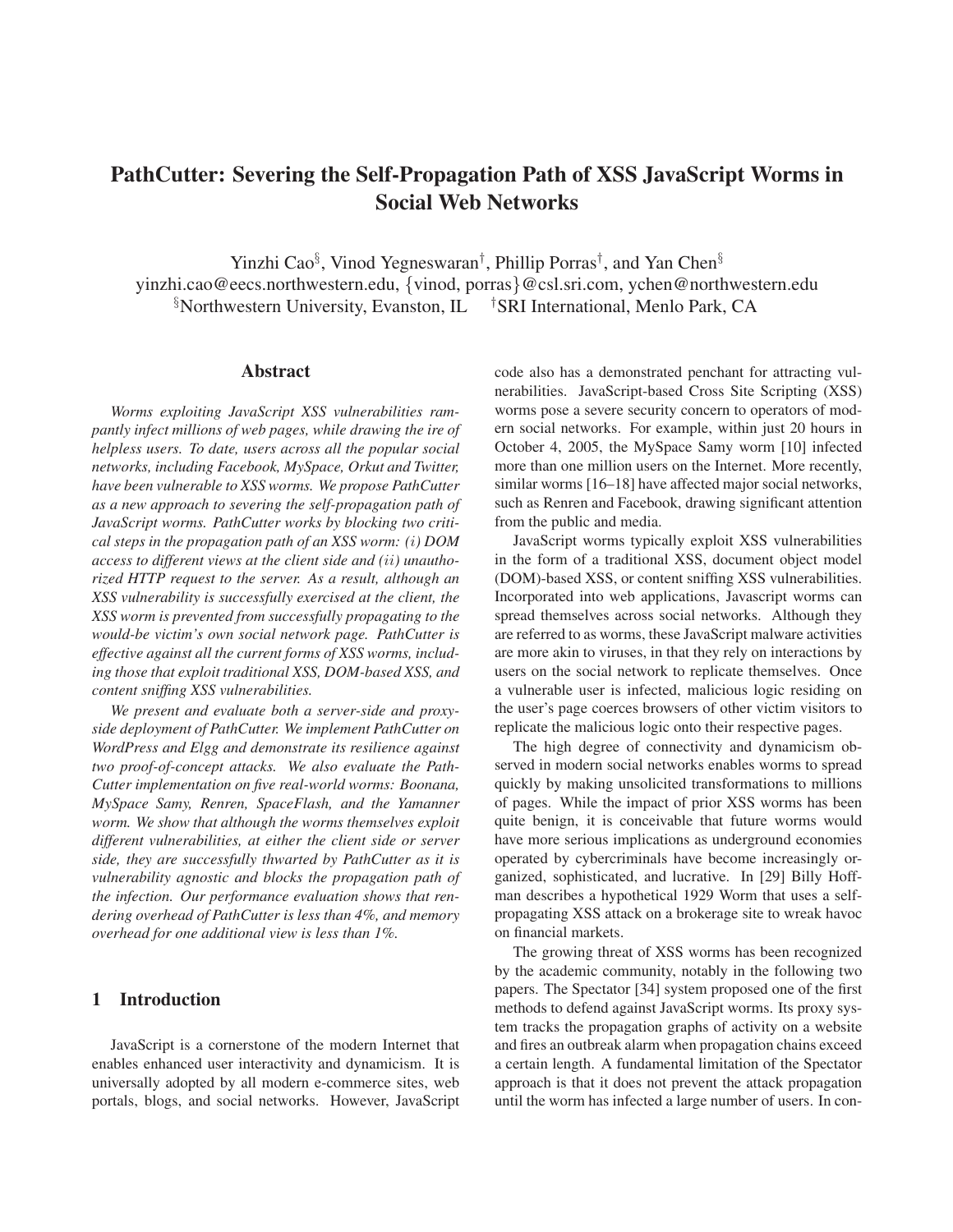trast, Sun et al. [41] propose a purely client-side solution, implemented as a Firefox plug-in, to detect the propagation of the payload of a JavaScript worm. They use a string comparison approach to detect instances where downloaded scripts closely resemble outgoing HTTP requests. However, this approach is vulnerable to simple polymorphic attacks.

In this paper, we propose PathCutter as a complementary approach to XSS worm detection that addresses some of the limitations of existing systems. In particular, PathCutter aims to block the propagation of an XSS worm early and seeks to do so in an exploit agnostic manner. To achieve its objectives, PathCutter proposes two integral mechanisms: *view separation* and *request authentication*. PathCutter works by dividing a web application into different views, and then isolating the different views at the client side. Path-Cutter separates a page into views if it identifies the page as containing an HTTP request that modifies server content, e.g., a comment or blog post. If the request is from a view that has no right to perform a specific action, the request is denied. To enforce DOM isolation across views within the client, PathCutter encapsulates content inside each view within pseudodomains as shown in Section 4. However, isolation by itself does not provide sufficient protection against all XSS attacks. To further prevent Same Origin Cross Site Request Forgery (SO CSRF) attacks, where one view forges an HTTP request from another view from the same site, PathCutter implements techniques such as per-url session tokens and referrer-based view validation to ensure that requests can be made only by views with the corresponding capability.

The design of PathCutter is flexible enough to be implemented either as a server-side modification or as a proxy application. To evaluate the feasibility of a server-side deployment, we implement PathCutter on two popular social web applications: Elgg and WordPress. We find that only 43 lines of code are required to inject PathCutter protection logic into WordPress and just 25 lines of additional code are required to secure Elgg<sup>1</sup>. We also evaluate a proxy-side implementation of PathCutter. The proxy seamlessly modifies content from popular social networks like Facebook on the fly to provide protection from XSS injection attacks.

Based on published source code and press reports, we analytically investigate PathCutter's efficacy against five real-world JavaScript worms: Boonana [17], Samy [10], Renren [16], SpaceFlash [12], and the Yamanner worm [8]. Together, these worms span diverse social networks and exploit various types of XSS vulnerabilities, including Flash XSS, Java XSS, and traditional XSS. However, they converge in their requirement to send an unauthorized request to the server in order to spread themselves. PathCutter exploits this need to successfully thwart the propagation of all these worms. Finally, we conduct performance evaluations to measure the overhead introduced by our PathCutter implementation at the client side. Our results show the rendering overhead (latency) introduced by PathCutter to be less than 4% and the memory overhead introduced by one additional view to be less than 1%. For highly complex pages, with as many as 45 views, the additional memory overhead introduced by PathCutter is around 30%.

Contributions: Our paper makes the following contributions in defending against XSS JavaScript worms:

- We identify two key design principles (view separation by pseudodomain encapsulation and request authentication) for fortifying web pages from XSS worms.
- We develop prototype implementations of the serverside and proxy-side designs.
- We validate the implementation against five real-world XSS social network worms and experimental worms on WordPress and Elgg.
- We demonstrate that the rendering and memory overhead introduced by PathCutter is acceptable.

The remainder of this paper is organized as follows. In Section 2, we provide the problem definition. In Section 3, we provide a survey of related work. We introduce the Path-Cutter design and our prototype implementation in Section 4 and Section 5 respectively. An evaluation of the PathCutter methodology and implementation is provided in Section 6. We discuss related and open issues in Section 7. Finally, in Section 8, we summarize our findings and discuss future work.

# 2 Problem Definition

A cross-site scripting (XSS) attack refers to the exploitation of a web application vulnerability that enables an attacker to inject client-side scripts into web pages owned by other users [15]. To illustrate how PathCutter blocks the propagation of a JavaScript-based XSS worm, we begin by describing the steps involved in the life cycle of a typical XSS worm exploit. Although XSS worms exploit different types of XSS attacks, they all share a need to acquire the victim's privilege (in Step 2) and thus issue an unauthenticated cross-view request (in Step 3), which PathCutter seeks to block.

*Step 1 – Enticement and Exploitation:* A benign user is tricked into visiting (or stumbles upon) a malicious social network page with embedded worm logic that has been posted by an attacker. The worm is in the form of potentially obfuscated, self-propagating JavaScript, which is injected via an XSS vulnerability.

<sup>&</sup>lt;sup>1</sup>Elgg has built-in support for request authentication but not view separation.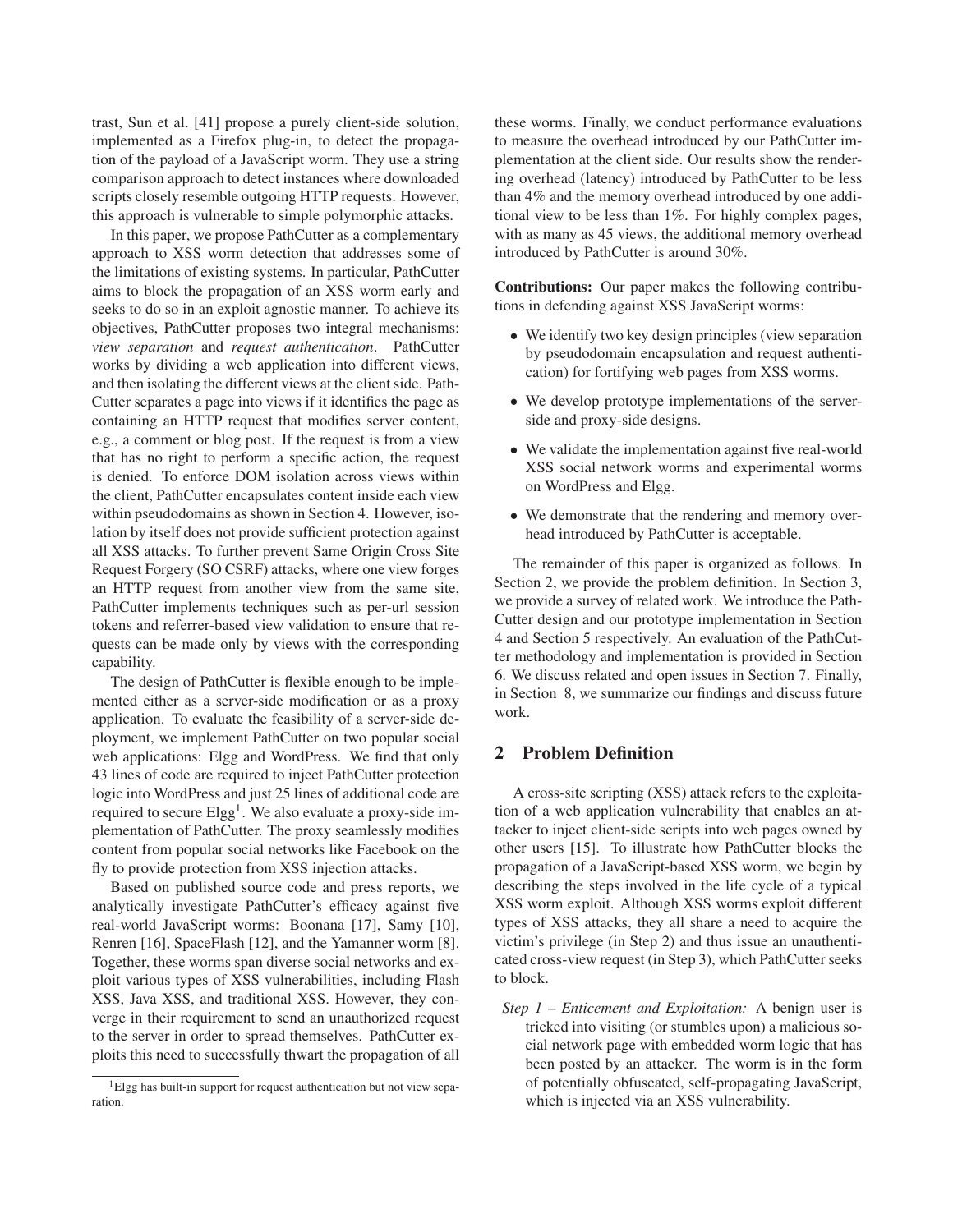- *Step 2 Privilege Escalation:* The malicious JavaScript exploits the XSS vulnerability to gain all the victim's rights and privileges to the website that is currently connected to from within the victim's compromised browser. For example, if the victim is logged into his social network account, the worm has the ability to modify the victim's home page and can send messages to the victim's friends.
- *Step 3 Replication:* The worm now replicates itself. As shown in Figure 2(a), the JavaScript worm uses its victim's own privileges to send the social network web server a request to change the victim's home page. The victim's home page is now altered to include a copy of the Javascript worm.
- *Step 4 Propagation:* When other benign users subsequently visit the infected victim's page, Steps 2 and 3 are repeated. Such a strategy has been demonstrated in the wild to support worm epidemics that can grow beyond a million infections.

# 3 Related Work

### 3.1 XSS and JavaScript Worm Defense

Researchers have proposed numerous defenses against XSS attacks and JavaScript worms that directly relate to our work. A comparison of our work with closely related work is shown in Table 1. Each individual defense mechanism targets different stages of an XSS worm propagation and it can be deployed at either the client or server. We explore different XSS attack strategies and defenses in more detail below.

Cross-Site Scripting Attacks and Defenses: Cross-site scripting attacks can be broadly classified into two categories, traditional *server-side* XSS attacks (stored and reflected [15]), and *client-side* XSS attacks (DOM-based XSS [4], plug-in-based XSS [6], and content sniffing XSS attacks [21]), as shown in Figure 1.

In a *traditional XSS attack*, clients receive injected scripts from the server. Many techniques have been proposed that operate at the server side to defeat traditional XSS attacks, including [19, 24, 25, 30, 32, 35, 37, 46]. While these systems are quite successful at identifying XSS vulnerabilites, their tracking of information flow is restricted to the server side and is blind to the client-side behavior of browsers and vulnerabilities in browser plug-ins. BEEP [31] and Noxes [33] are the first client-side systems to defend against traditional server-side XSS attacks. Later, recent papers on systems such as Blueprint [44] and DSI [38] discuss browser quirks [14] and propose client-side solutions to traditional XSS attacks. Bates et al. [23] criticize client-side filtering and propose their own solutions. Content Security Policy (CSP) [2], proposed by Mozilla, injects a very fine grained policy that is specified at the server side into HTTP headers. This policy is then adopted by client browsers and enforced during every HTTP request.

In a *DOM-based XSS attack*, clients inject scripts through an unsanitized parameter of dangerous DOM operation, such as document.write and eval. A simple example is that of the client-side JavaScript of web application calls  $document.write(str)$  where str is part of window.location. Therefore, the attacker can inject scripts into parameters of URLs. A few defense mechanisms [40] are proposed for DOM-based XSS. Futhermore, CSP can be used to prohibit the use of dangerous functions such as *eval* and *document.write*, but such policies also limit website functionality. Recently, Barth et al. [21] proposed a new class of XSS attack called *Content Sniffing XSS attacks* where an image or a pdf file may also be interpreted as a JavaScript file by the client browser. Moreover, malicious JavaScript could also be injected by plug-ins. This has led to the proliferation of plug-in-based XSS vectors such as *Flash-based XSS attacks*, as a means to inject scripts into web pages. For example, the Renren worm [16] exploited a Flash vulnerability to enable access to the infected web page vulnerability, and inject malicious JavaScript. To fix the attack, users had to update their Adobe Flash plug-in to prevent such malicious accesses. These defenses all target Step 1 in the propagation of an XSS worm.

JavaScript Worm Defense Techniques: Sun et al. [41] propose a Firefox plug-in that detects JavaScript worms using payload signatures. Their mitigation mechanism targets Step 3 (Replication) in the life cycle of an XSS worm. Their approach is limited in that it protects only the specific client and not the entire web application. Furthermore, it is vulnerable to polymorphic worms where the payload dynamically changes during the worm's propagation. As shown by Dabirsiaghi et al. [27], the next generation of JavaScript XSS worms could integrate advanced polymorphic payloads, which may prevent direct payload fingerprinting of worm instances and thereby prolong and widen the epidemic.

Spectator [34] adopts a distributed tainting and tagging approach that detects the spreading behavior of JavaScript worms. The mitigation mechanism, which can be implemented as a proxy, targets Step 4 (Propagation) in Section 2. A deficiency of their approach is that it only detects the worm once a critical mass of users have been infected. Xu et al. [47] propose building a surveillance network that uses decoy nodes to passively monitor the social graph for suspicious activities. Their approach is complementary to ours in that it can detect worms like Koobface, that spread through malicious executables and are delivered through re-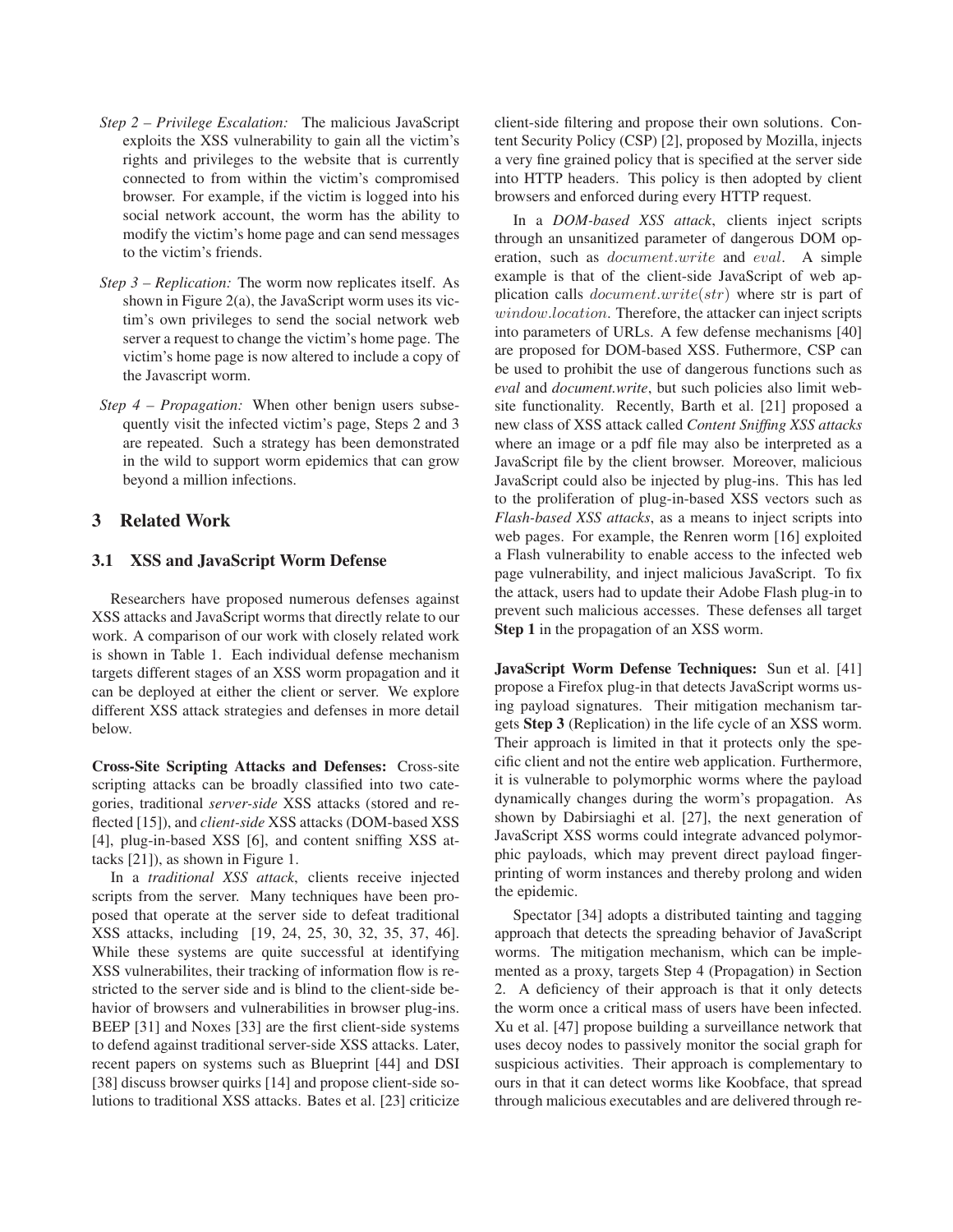|                                | Spectator<br>[34] | Sun et al.<br>[41] | Xu et al.<br>[47] | <b>BluePrint</b><br>[44] | Plug-in<br>Patches | Barth et al.<br>[21] | Saxena et al.<br>[40] | PathCutter |
|--------------------------------|-------------------|--------------------|-------------------|--------------------------|--------------------|----------------------|-----------------------|------------|
|                                |                   |                    |                   |                          |                    |                      |                       |            |
| <b>Blocking Step</b>           | 4                 |                    | 4                 |                          |                    |                      |                       |            |
| Polymorphic Worm<br>Prevention | Yes               | N <sub>0</sub>     | <b>Yes</b>        | <b>Yes</b>               | <b>Yes</b>         | Yes                  | Yes                   | <b>Yes</b> |
| Early-Stage Prevention         | N <sub>0</sub>    | Yes                | N <sub>0</sub>    | Yes                      | Yes                | <b>Yes</b>           | Yes                   | Yes        |
| Types of XSS                   |                   |                    | Passively         | Traditional              | Plug-in            | Content              | DOM-based             |            |
| JavaScript Worms               | A11               | A11                | Observable        | Server-Side              | XSS                | Sniffing XSS         | <b>XSS</b>            | All        |
| that Can Be Defended           |                   |                    | Worms             | <b>XSS Worms</b>         | Worms              | Worms                | Worms                 |            |
| Deployment                     | Server or         | Client             | Server            | Server                   | Client             | Client               | Client                | Server or  |
|                                | Proxy             |                    |                   |                          |                    |                      |                       | Proxy      |
| Passive/Active Monitoring      | Active            | Passive            | Passive           | Active                   | Active             | Active               | Active                | Active     |

**Table 1. Design Space of XSS Worm Defense Techniques**



**Figure 1. Taxonomy of XSS JavaScript Attacks and Worms**

mote browser exploits, which PathCutter cannot. In contrast, they acknowledge that their approach cannot detect worms like MySpace Samy because it "does not generate passively noticeable worm activities". Another limitation of their approach is that Xu's decoy nodes, like Spectator, require a minimal threshold of users to be infected before detection. Both of these graph-monitoring systems target Step 4 in the propagation of an XSS worm.

# 3.2 Request Authentication and View Separation **Techniques**

Two main techniques used in PathCutter include request/action authentication and view separation. Here, we discuss related work that informed the development of these two techniques.

Request/Action Authentication Techniques: Barth et al. [22] propose the use of an *origin* HTTP header to validate the origin (<scheme, host, port>) of an HTTP re-



**Figure 2. XSS Worm Propagation**

quest. Previous attempts have also used secret tokens and the *referer* header to validate requests from a different origin. Defending against CSRF attacks is similar to cutting off the propagation path of a JavaScript worm in the sense that both of them need to validate the request. Therefore, *referer* and secret tokens can be used in both cases. However, there is also the following fundamental difference. A CSRF attack is across different same-origin policy (SOP) origins but a JavaScript XSS worm propagation usually happens within the same SOP origin. For example, malicious.com may try to modify contents on bank.com. Those two websites are properly isolated at the client side. Compared to a typical CSRF attack, a JavaScript worm spreading is much harder to defend and detect, because the forged request is actually from the same website—the MySpace worm spreads within MySpace, so SOP is not violated). And in theory, the worm can modify the user's contents from the client side because they are in the same origin. Hence, although we leverage CSRF defense methods within PathCutter, they cannot by them-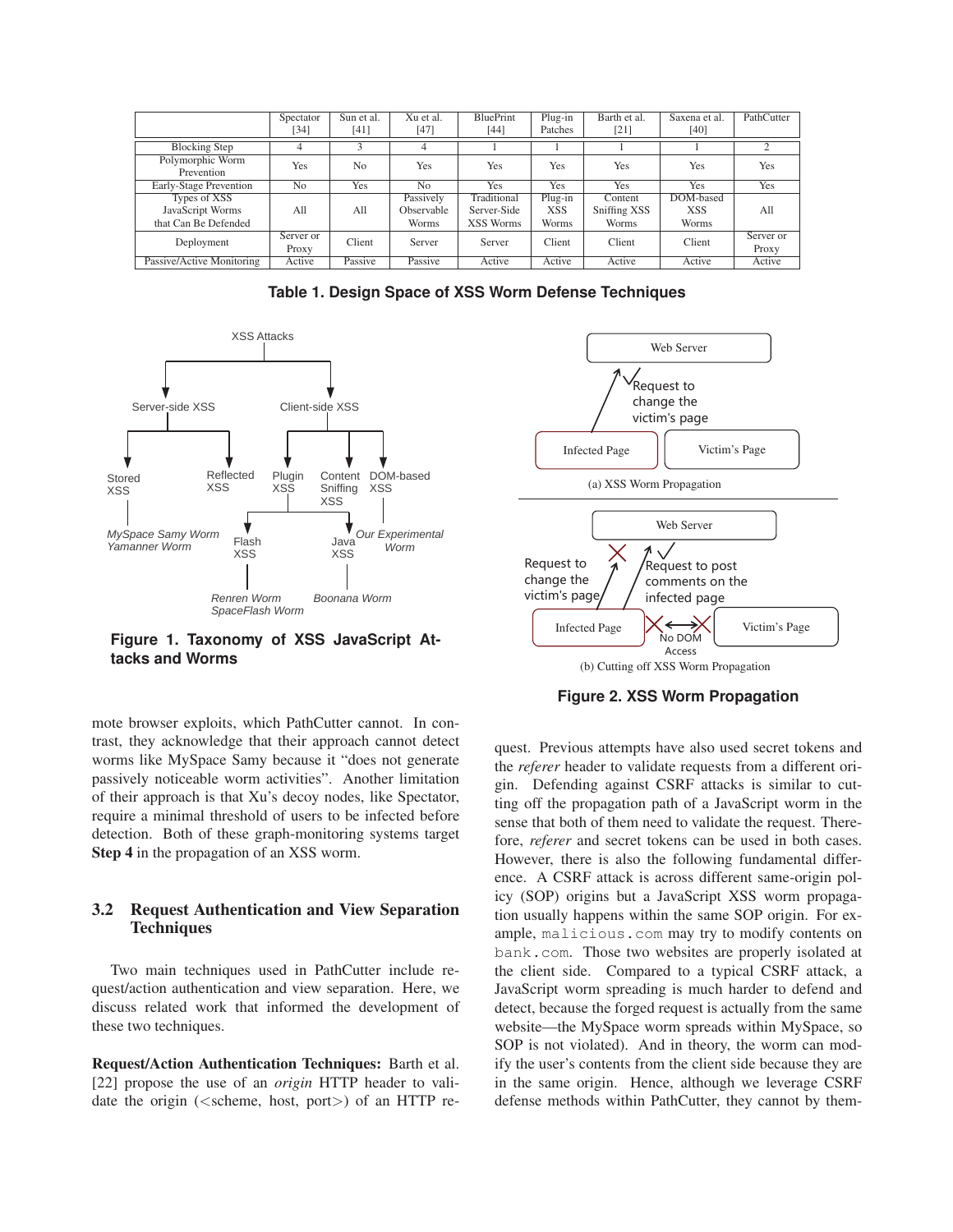selves prevent XSS worm propagation as the *origin* header proposed by Barth et al. [7] contains only origin information such as http://www.foo.com and cannot distinguish requests from the same origin. To better illustrate this point, secret tokens are indeed adopted by MySpace. However, because the token is accessible from the same origin, the MySpace Samy worm [10] successfully steals that token. Similarly, attackers can also easily create and control an iframe with the same origin URL to make a request with correct *referer* header.

As a complementary strategy, social networks could also incorporate techniques such as CAPTCHAs [1] to authenticate actions/requests and defend against XSS attacks, at the cost of some user inconvenience. Similar defense techniques are used by websites such as Amazon that always prompt users to input their username and password before performing a potentially dangerous action.

View Separation Techniques: MiMoSA [20] proposes a view/module extraction technique to detect multi-step attacks at server side. Their concept of a view is different from ours, and they can detect only traditional server-side XSS vulnerabilities. Many blogs such as WordPress adopt different subdomain names like name.blog.com to augment users' self-satisfaction of owning a subdomain. Since the purpose is not actually to prevent XSS worms, they do not really combine view separation with request authentication. View separation is also very coarse, such that vulnerable actions cannot always be isolated. For example, in many social web networks, such as Facebook, updates from your friends will also be shown on your own page, thus launching unauthorized requests. In PathCutter, as shown later by the Elgg example in Section 5, contents in the same page can be separated into different views. Finally, there has been a recent research thrust [26, 28, 39, 42, 43, 45] on building better sandboxing mechanisms for browsers. We argue that these approaches are complementary. While sandboxing provides a strong containment system, it is entirely up to the programmer to decide which contents to put into the container. In PathCutter, we can adopt any of these approaches to make the isolation of different views stronger.

# 4 Design

Here, we first provide an overview of the approach taken by PathCutter. Next we define the concept of views and describe strategies used by PathCutter for implementing view isolation and action authentication. Finally, we describe how view isolation and action authentication can prevent the propagation of an XSS worm.

### 4.1 Design Overview

PathCutter first isolates different pages from the server at the client side, and then authenticates the communication between different pages and the server. By doing this, the worm propagation path, in the form of an unauthorized request from a different page will be successfully blocked. The two main self-propagation routes of an XSS worm are cut off as shown in Figure 2(b).

- Malicious HTTP request to the server from the infected page. This is the most common exploit method employed by XSS worms, i.e., they send a request to modify the benign user's profile/contents at the server from the attacker's (or infected user's) page. Because the request is from the victim's client browser, the server will honor that request. In our system, because the originating page of each request will be verified, the server can easily deny such a request.
- Malicious DOM access to the victim's page from infected page at client side. An XSS worm can modify the victim's page at the client side to send a request on behalf of that page. Because pages are well isolated at client side, this self-propagation path is cut off.

Key Concepts. Key concepts used in PathCutter are defined as follows.

- Views. A view is defined as a portion of a web application. At client side, a view is in the form of a web page or part of a web page. As a simple example, one implementation at a blogging site might consider different blogs from different owners to be different views. It might also consider comment post forms to be a separate view from the rest of the page.
- Actions. An action is defined as an operation belonging to a view. For example, a simple action might be a request from blog  $X$  (view  $X$ ) at client side to post a comment on X's blog post.
- Access Control List (ACL) or Capability. Access control list records all the actions that a view can perform. In the previous example, a request from  $X$  cannot post on blog Y's blog post, because  $X$  does not have the right to do this action. Capability is a secret key that a view owns that enables it to perform a specific action. Our system supports the use of either ACLs (in the form of referrerbased validation) or capabilities (in the form of per-url session tokens) for access control.

# 4.2 Web Application Modification (View Separation, Isolation and Authentication)

We explore and evaluate different strategies for implementing view separation, view isolation and view authentication, and securing an application using PathCutter.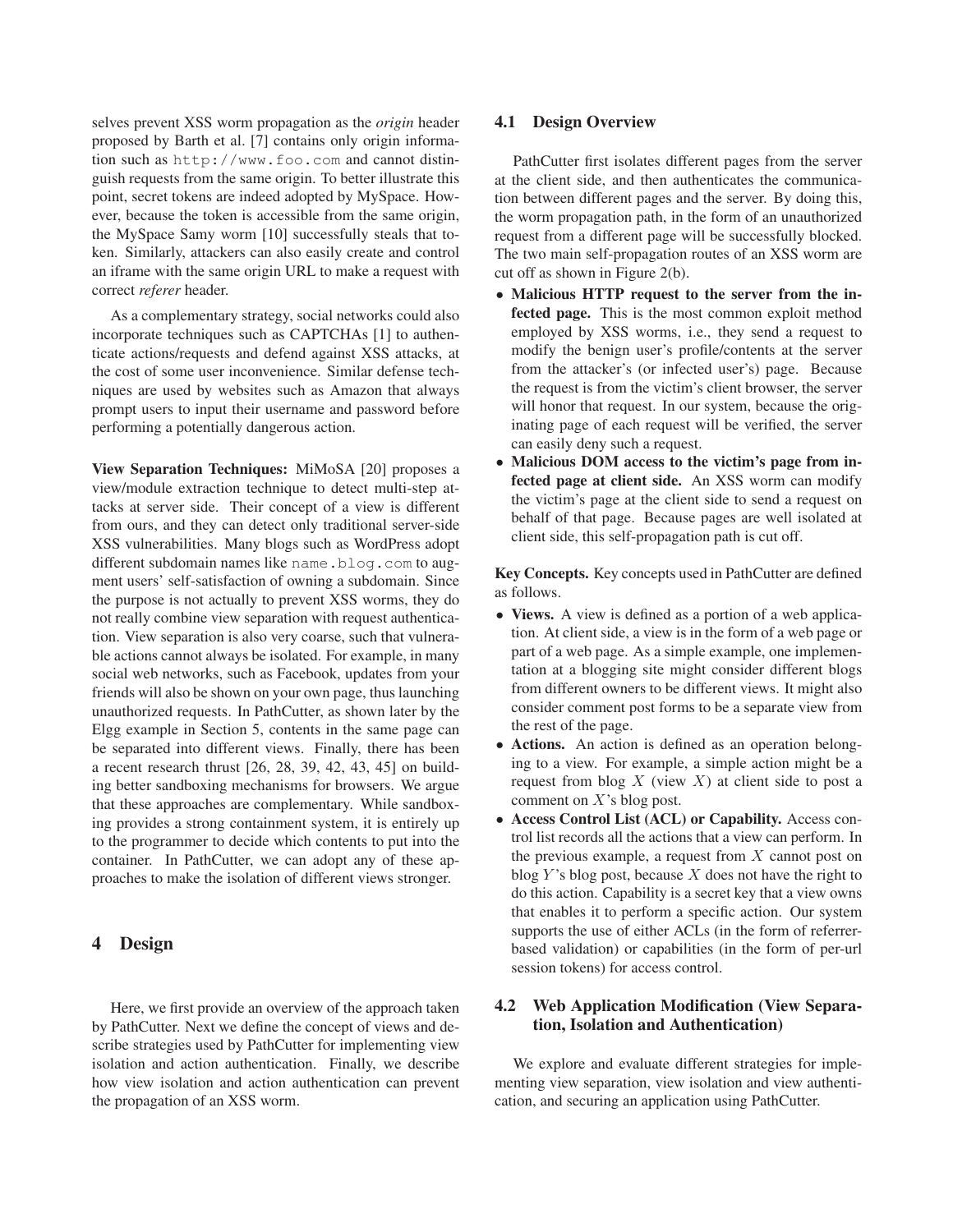

**Figure 3. Isolating Views Using Pseudodomain Encapsulation**

Dividing Web Applications into Views. We imagine that there are at least three potential strategies for separating web application content into views. First, a web application can be divided into views based on semantics. For example, a blog website can be divided using blog names. Forums can be divided based on threads and subject matter. A second way to divide web applications is based on URLs. For example, when clients visit blog.com/options and blog.com/update, we can consider those two to be from different views. Finally, in some web applications, user-injected contents like comments might be on the same web page as vulnerable actions such as posting comments. In such cases, we need to isolate either those user comments or the vulnerable actions.

Isolating Views at the Client Side. According to the same-origin policy (SOP), DOM access for different sessions from the same server is allowed by default. Theoretically, we can isolate each view inside a new domain. But numerous domain names are required. PathCutter encapsulates views within a pseudodomain to achieve isolation by just two domain names. As shown in Figure 3, for each view from contents.x.com, we embed an iframe with pseudodomain name *isolate.x.com* inside the main page. Therefore, an attacker who obtains control of *contents.x.com* in one view, cannot break *isolate.x.com* to access contents inside another view that also belongs to *contents.x.com* due to the same-origin policy. HTML5 also provides a *sandbox* feature for preventing the origin access that can be used to further strengthen isolation between different views.

Authenticating Actions. PathCutter checks the originating view for each action (e.g., posting a comment) to ensure that the view has the right to perform the specific action. Either of the following two strategies might be implemented http://www.foo.com/blog1/index.php:

<iframe src="contents.foo.com/blog1/index.php?token=\*\*" sandbox="allow-forms, allow-scripts"> </iframe>

### **Figure 4. Implementing Session Isolation in WordPress**

to authenticate actions.

• Secret Tokens. We could explicitly embed a secret token with each action or request, especially those tending to modify contents on the server side, as a *capability*. A simple request might look like the following: http://www.foo.com/submit.php?sid=\*\*\*\*&...

The server will check the sid of each request to see if it has the right to modify the contents. As an attacker will not be able to guess the value of the secret token (sid), a request from the attacker's view will not have the right to modify contents on another user's page.

• Referer-based View Validation. The referer header in the HTTP request can be used for recognizing views from which an action originated. Then servers can check if the action is permitted in the *access control list*. If not, the action is denied.

#### 4.3 Severing Worm Propagation

For a JavaScript worm that seizes control of a certain view of an application by exploiting an XSS vulnerability, there are two possible avenues to propagate as shown in Section 4.1. Blocking the worm propagation can be considered in terms of blocking the following two forms of malicious behavior. First, the worm can initiate an illegal action to the server in order to exploit other views. Because PathCutter checks every action originating from each view, illegal actions will be prevented. Second, the worm can open another view at client side, and then infect that view by modifying its contents. PathCutter's view isolation logic ensures that the worm cannot break boundaries of different views belonging to a web application at the client side.

### 5 Implementation

### 5.1 Case Study 1: Server-side Implementation - **WordPress**

We use WordPress [13], an open source blog platform, as an example to illustrate the feasibility of implementing PathCutter by modifications at the server side. We find that just 43 lines of additional code were required to add support for secret token authentication and view isolation. It took the authors less than five days to understand WordPress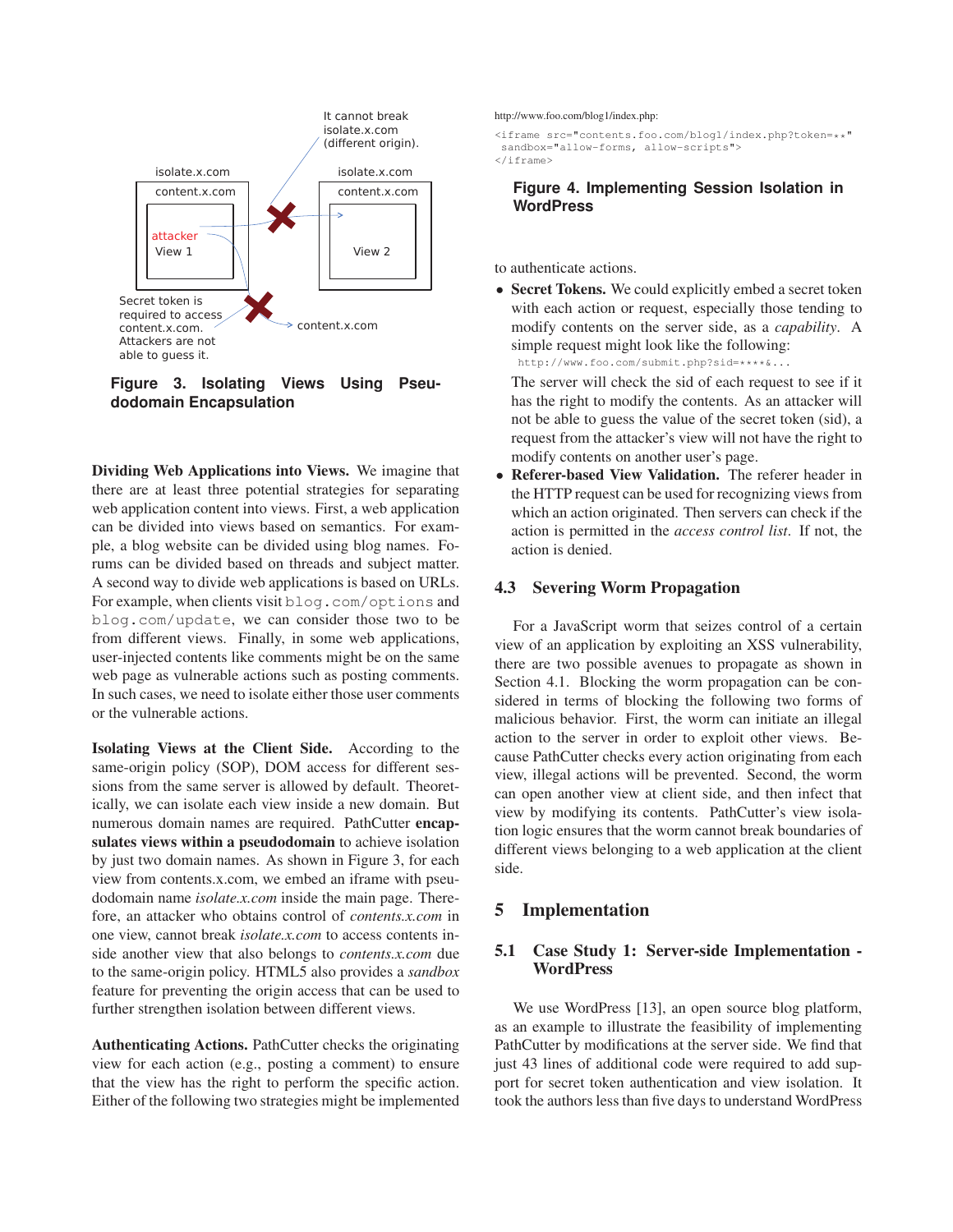```
document.onload = function() {
  forms = document.getElementsByTagName("form");
  for (i=0; i<forms.length; i+j {
    forms[i].innerHTML="<input type=\"hidden\" value=\""
               +window.mySID+"\"/>" +forms[i].innerHTML;
  }
}
```
**Figure 5. JavaScript Function Added to Word-Press for Inserting Secret Tokens into Actions**

source code and insert those modifications.

Dividing and Isolating Views. We enable the multisite functionality of WordPress, and our implementation classifies different blogs in WordPress as belonging to different views. For example, www.foo.com/blog1 and www. foo.com/blog2 will be divided into different views. A finer-grained separation of views, such as different URLs, can also be adopted. As a proof of concept, separation by different blogs is implemented. As shown in Figure 4, a view will be isolated at client side by iframes. Every time a client browser visits another user's blog, the real contents will be embedded inside the outer frame to achieve isolation. Borders, paddings, and margins will be set to zero in order to avoid any visual differences.

Identifying Actions. Vulnerable actions in WordPress are normally handled by a post operation in a form tag. For example, the *comments posting* functionality is the output to a user through *comment-template.php* and handled in *wp-comments-post.php*. Similarly, the *blog posting/updating* functionality is the output to a user through *edit-formadvanced.php* and handled in *post.php*.

Authenticating Actions. We use capability-based authentication (using a secret token) to validate user actions. Every action belonging to comment or blog posting categories must be accompanied by a capability, or else the action will be rejected. We implement this by injecting a hidden input into the form tag, as shown in Figure 5 by JavaScript, such that the client's post request to the server always includes a capability.

The ideal locations for implementing authentication are at points where client-side actions affect the server database. WordPress has a class for all such database operations and because every database operation will go through that *narrow interface*, we can quickly ensure that our checks are comprehensive.

# 5.2 Case Study 2: Server-side Implementation - Elgg

Elgg [5] is an open social network engine with many available plug-ins. We use Elgg 1.7.10 with several basic embedded plug-ins such as friends and blogs. Just two additional lines of code were required to add support for view isolation into the Elgg source code base. An additional file was also required to support the modification which had 23 lines. It took the authors less than three days to understand the Elgg source code and insert the corresponding modifications.

Dividing and Isolating Views. As discussed below, Elgg has built-in mechanisms to protect the *post* action. However, a JavaScript worm can still steal the secret token just as in the case of the MySpace Samy Worm. For example, the worm could send an XMLHttpRequest to the server to get the posting page and then steal the token. Therefore, we need to isolate specific views at the client side to protect the secret token as shown in Figure 6. Instead of using a div to submit a comment, we adopt methods mentioned in Section 4.2 to isolate the view for posting comments.

Identifying Actions. The action we wish to protect is the comment posting action in blog functionality of Elgg. It is handled in mod/blog/actions/add.php.

Authenticating Actions. The blog plug-in functionality in Elgg has already implemented action authentication. A secret token, named  $_{\text{1}}$   $_{\text{}e}$   $_{\text{}e}$  token, is embedded in each post action that is checked by add.php upon each post request. If the token is incorrect or missing, an error message is returned to the user. We extend this logic to also check the *referer* header of each post action.

Fixing Cascaded Style Sheet (CSS) Issues. After isolating the *post* action into a separate view, we still need to fix several outstanding CSS issues, including the following. First, we make the iframe body transparent to leave the original background unaltered. Second, we include all original CSS files in order to retain the original style and layout. Finally, we make the iframe size automatic and use the seamless attribute in HTML5 to ensure that the iframe is well integrated with its parent.

### 5.3 Case Study 3: A Proxy Implementation

Although a server-side implementation is most desirable, a proxy-based deployment approach is attractive in certain scenarios because it provides greater flexibility. For example, this enables the service provider to deploy PathCutter without changing the application, or alternatively, Path-Cutter could be deployed at the client's enterprise network.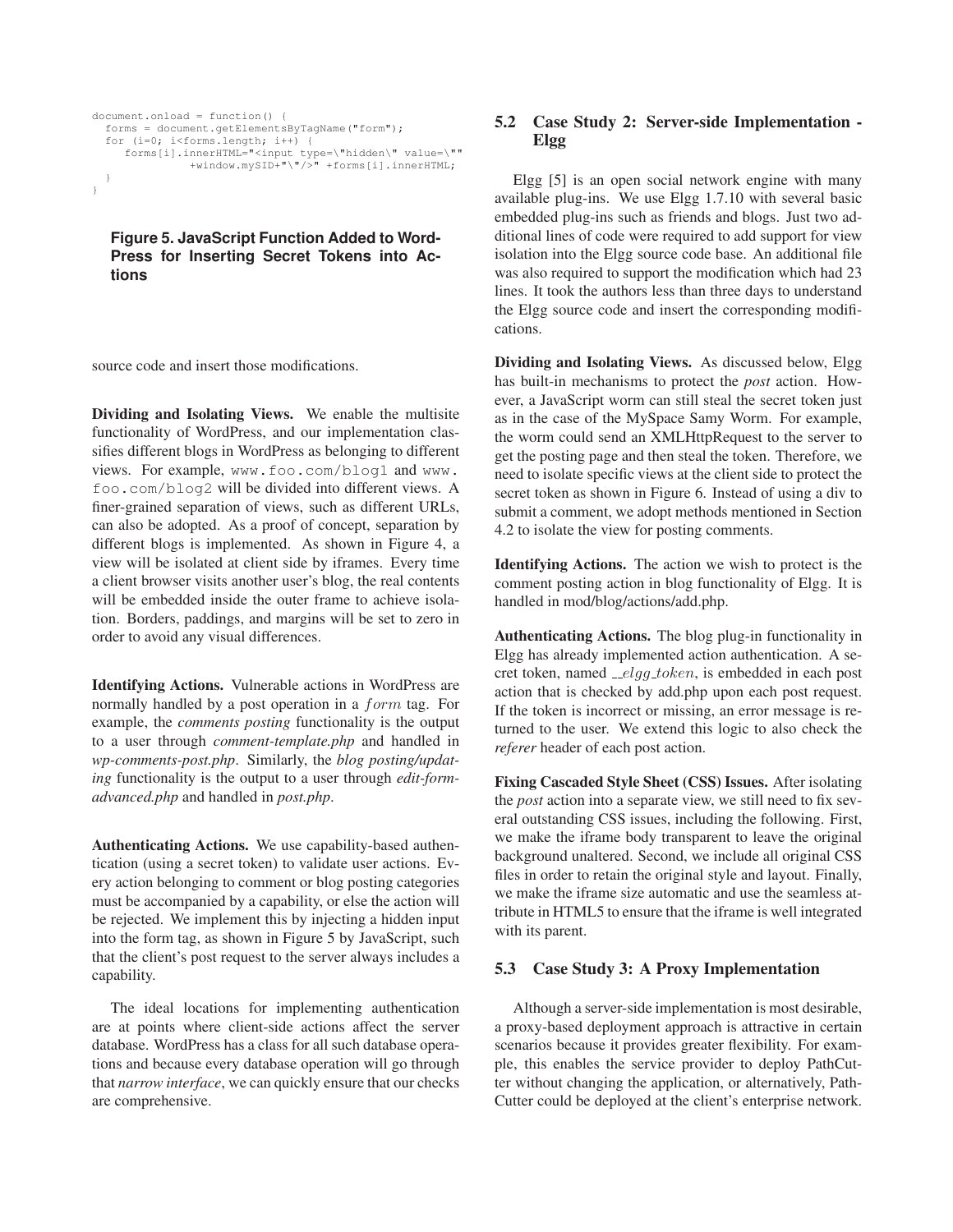### Original code:

echo elgg\_view('input/form', array('body' => \$form\_body, 'action' => "{\$vars['url']}action/comments/add"))

#### After PathCutter modification:

```
echo "<iframe style = 'background:inherit;border:0;margin:0;padding:0'
        sandbox='allow-forms' scrolling='no' height='400pt' width='100%'
        src='http://other.com/echo.php?content="
     .urlencode(elgg_view('input/form', array('body' => $form_body,
     \arctan' => "{\sqrt{2} \constants} \constants} action/comments/add")))."'/>";
```
#### **Figure 6. Isolating Views in Elgg by Modifications to edit.php in views/default/comments/forms/**



**Figure 7. View Isolation in PathCutter Proxy Implementation**

Here, we describe a prototype implementation of PathCutter over Privoxy [11] that secures Facebook.

Isolating Existing Views. As shown in Figure 7, when the client browser requests a URL, such as content.x.com, which requires isolation, the proxy redirects the URL to isolate.x.com with an embedded iframe containing a secret token in the src property. When the client browser requests the redirected URL, the proxy forwards the request to the real web server and displays the returned content in the iframe.

Dividing Nonexisting Views. As an example, we consider an individual's Facebook page that typically includes comments and updates from other users in the individual's friend circle. Hence, we need to isolate multiple views within each page. When we look at the HTML source code of Facebook, we find that each comment and update is embedded inside a span tag. So, the PathCutter proxy identifies span tags and simply uses a regular expression to replace them with an iframe. For example, as shown in Figure 8, we replace the span tag with an iframe and echo back the other users' comments. Even if a malicious script is injected by an attacker, our transformation ensures that the malicious script operates in a separate view, isolated from the view with the capability to modify the victim user's conOriginal code:

<span data-jsid="text"> user comments </span>

#### After PathCutter modification:

<span data-jsid="text">

<iframe scrolling='no' height='100%' sandbox style='..' src='http://foo.com/echo.php?content=user%20comments'/> </span>

### **Figure 8. Implementing View Separation for Facebook**

#### tent.

Our proposed approach to dividing views at the proxy is vulnerable to *injection attacks*, i.e., the attacker can inject the same pattern that we are looking for into the comments. For example, as shown in Figure 8, the attacker can inject  $\epsilon$  <span data-jsid="text"> or  $\epsilon$ /span> to confuse the proxy. The proxy needs to *modify the signature* in order to deal with such injection attacks. For example, if the attacker tries to inject  $\langle$ /span>, the proxy needs to find the last matching  $\langle$ /span> instead of the first match.

Authenticating Actions. The proxy checks the *referer*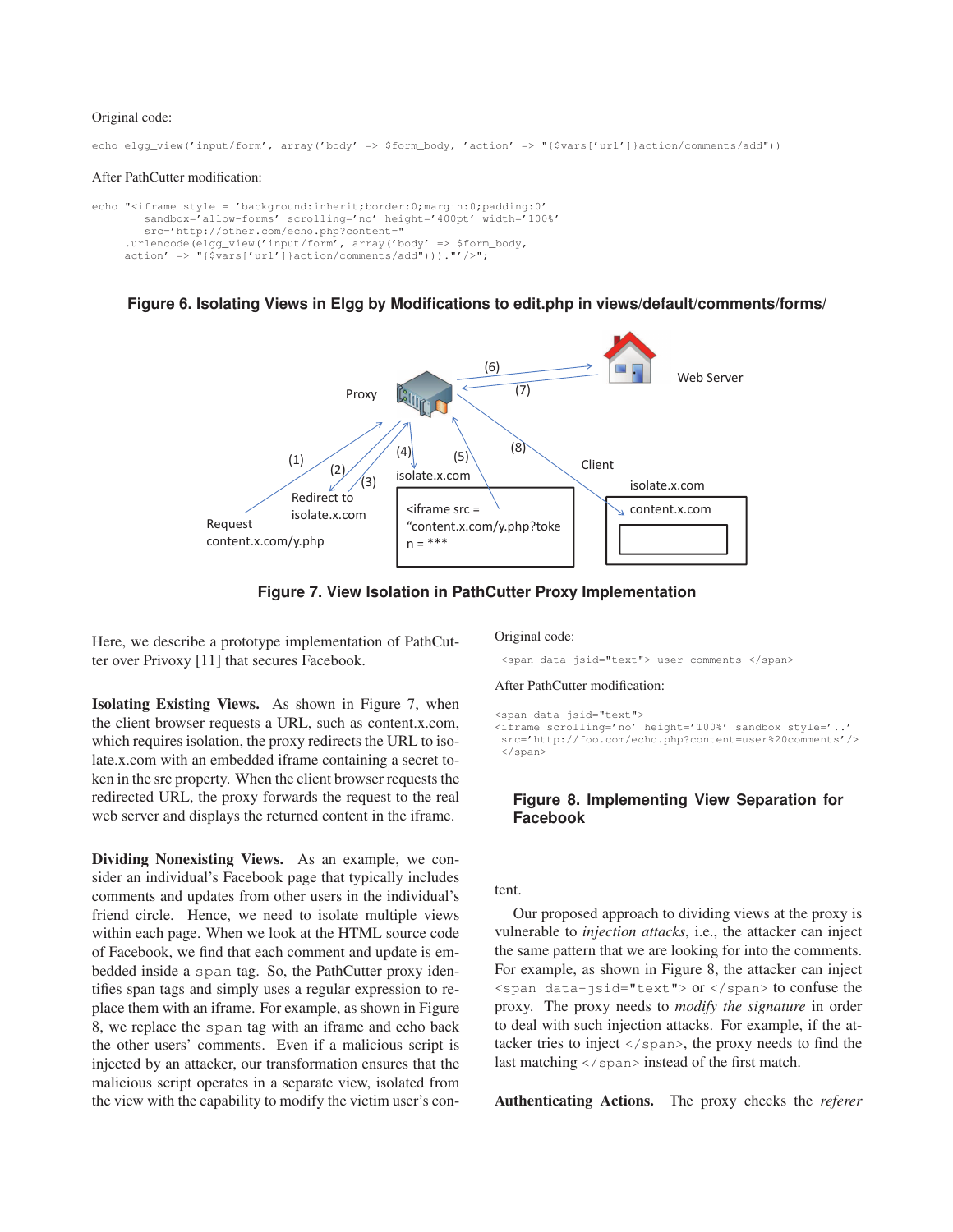header of each request. If the request is from *foo.com* (our echoing server), this indicates that it is potentially a forged request originating from a malicious comment. Hence, such requests are rejected.

# 6 Evaluation

We analyze the effectiveness of the PathCutter approach against five real-world worms. We further evaluate the server-side implementation against two proof-of-concept worms.

### 6.1 Evaluation against Real-world Worms

We evaluate PathCutter against two server-side XSS (MySpace Samy, Yamanner) worms and three client-side XSS (Renren, SpaceFlash, Boonana) worms by analyzing the source code and online descriptions of these worms.

1. Boonana Worm. Boonana [17] is a Java applet worm that was released in October 2010. The propagation of this worm can be divided into the following steps:

- 1. *A benign user visits an infected profile with a malicious Java applet posted by the attacker.*
- 2. *The malicious Java applet exploits a Java vulnerability to inject malicious JavaScripts on the client side, thus escalating its privilege to the victim user.*
- 3. *The worm posts itself on the visiting user's wall using the stolen cookie.*
- 4. *Boonana proliferates over the social network when more people visit the malicious applet.*

PathCutter Defense: PathCutter blocks the Boonana worm propagation at Step 2, by ensuring that the worm gains only the privilege of a view containing the page of the malicious Java applet, and not the privilege of the user's Facebook profile page. Therefore, the web server declines the request to post on the user's wall.

2. Renren Worm. The Renren worm [16] was a Flashbased worm that spread on the Renren social network (one of the largest Chinese social networks). The worm was released in 2009 and affected millions of users. The propagation of this worm can be divided into the following steps:

- 1. *A victim user visits an infected profile with a malicious Flash movie posted by the attacker.*
- 2. *The malicious Flash movie exploits a Flash vulnerability, which injects malicious JavaScripts at the client side, thus escalating its privilege to that of the victim* (as shown in Figure 9).
- 3. *The injected script replicates itself on the victim's wall.*

4. *When other users visit the infected user's profile, the worm repeats the infection and replication process, and thus spreads.*

PathCutter Defense: A user who wants to share something on the Renren social network, needs to get a page http://share.renren.com/share/ buttonshare.do?link=.., and then send the real share request. PathCutter isolates the real sharing request in a view  $A$  that is different from view  $B$  where updates from friends are displayed. Therefore, at Step 2, the worm obtains only the privilege of that specific view  $B$ , and so is unable to replicate itself on behalf of the victim user.

3. MySpace Samy Worm. The MySpace Samy worm [10] was one of the first cross-site scripting worms that spread in the MySpace social network, affecting over a million users in 2005. The attack steps of Samy worm are as follows:

- 1. *The victim visits an infected profile page, which carries a malicious script (due to a script filtering problem in MySpace). The infected user's profile has the following code*  $to$  embed a malicious  $\langle$  div style  $=$  background :  $url('java\text{x}script: eval(...)')$
- 2. *The worm first steals the secret token, required by MySpace, using a GET HTTP request to escalate its privilege to the view that can send a POST HTTP request.*
- 3. *The worm posts itself to /index.cfm?fuseaction= profile.previewInterests&Mytoken=\*\* on the victim's profile via XMLHttpRequest.*
- 4. *The Samy worm proliferates over the social network as more victims visit the growing list of infected profiles.*

PathCutter Defense: Two propagation paths are severed. First, when the worm tries to steal the secret token required by MySpace, that access is denied because different profiles are isolated into different views. The XMLHttpRequest is sent to a different domain and the response is not accessible by the worm. Second, when the worm sends out the POST request, that request is actually from the infected user's profile and not from the victim's profile. PathCutter correctly checks the capabilities of the originating view and denies such modifications.

4. SpaceFlash Worm. The SpaceFlash worm [12] was released in 2006 as another JavaScript worm spreading on the MySpace network by exploiting a Flash vulnerability. The steps of a SpaceFlash infection are as follows:

- 1. *A victim user visits the attacker's "About Me" page with a malicious Flash applet.*
- 2. *The malicious Flash applet is executed, exploits a Flash vulnerability to access the MySpace page, and retrieves the victim's profile by visiting http://editprofile.myspace.com/index. cfm?fuseaction=user.HomeComments, thus escalating its privilege to match the victim.*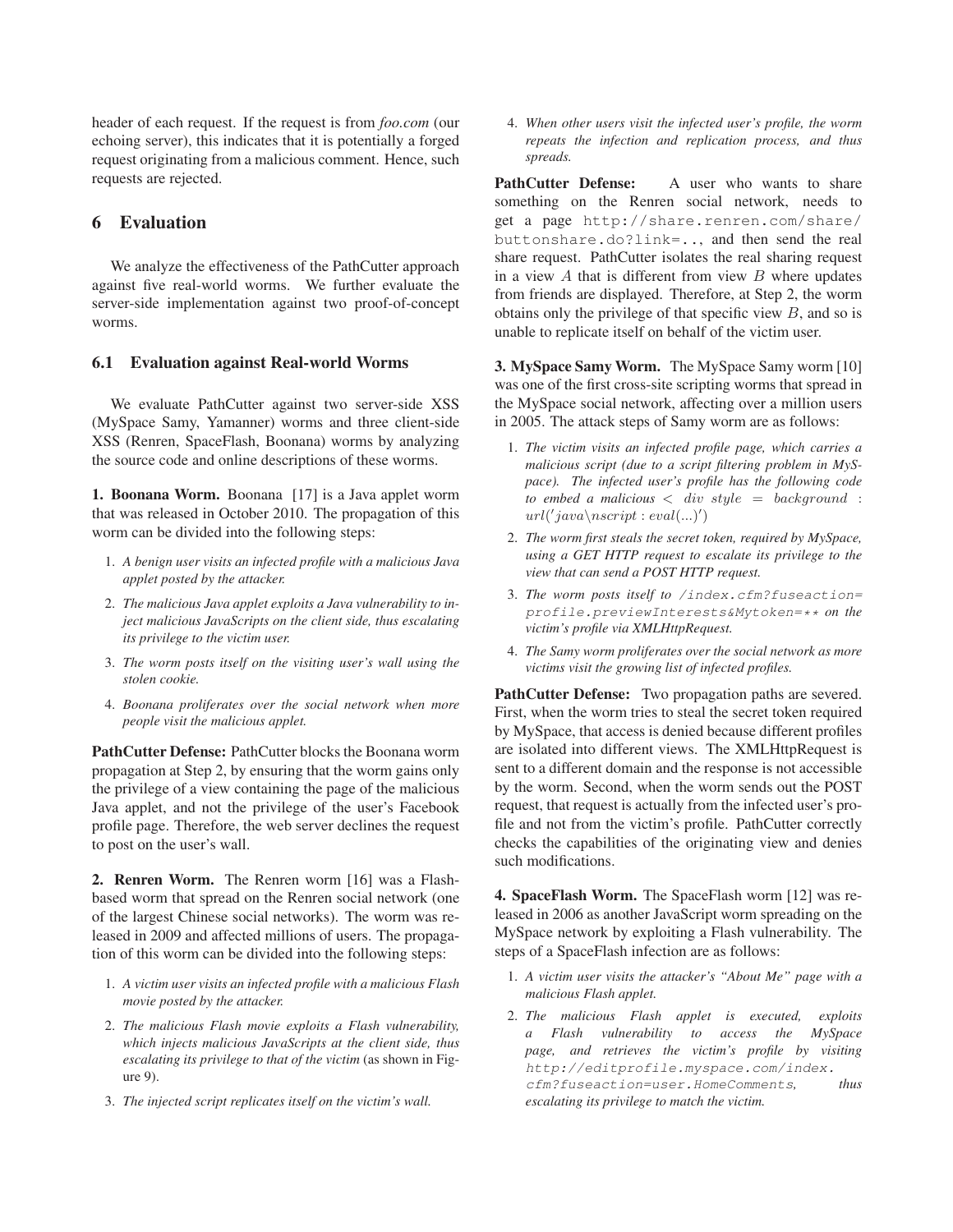#### Allowing DOM access from Flash:

```
XN.template.flash=function(o){
return  <embed src=\"+o.filename+\ type=\application/x-shockwave-flash\
+width=\V + (o<u></u>
+(o.height||240)+\ allowFullScreen=\true\ wmode=\"
+(o.wmode||transparent)+\ allowScriptAccess=\always\></embed>;
};
```
#### Modifying DOM to add and invoke the malicious script:

```
var fun = var x=document.createElement(SCRIPT);
x.src=http://n.99081.com/xnxss1/evil.js;
x.defer=true;document.getElementsByTagName(HEAD)[0].appendChild(x);;
flash.external.ExternalInterface.call(eval, fun);
```
### **Figure 9. Flash Vulnerability Exploitation in the Renren Worm**

- 3. *The worm sends out an AJAX request to the server to post itself on the victim's "About Me" page.*
- 4. *SpaceFlash proliferates over the social network as more victims visit the growing list of infected "About Me" pages.*

PathCutter Defense: In step 2, the worm cannot escalate its privilege and therefore the unauthorized post request in Step 3 is rejected, as it is does not originate from the victim's "About Me" page.

5. Yamanner Worm. The Yamanner worm [8] was released in 2006 and infected tens of millions of users. It was a JavaScript worm spreading in Yahoo! mail. The steps of infection and propagation were as follows:

- 1. *A victim user receives malicious email from the attacker.*
- 2. *The victim user clicks on the email and the malicious scripts inside the email are executed due to a bug in Yahoo's script filter. Using these scripts the worm acquires the victim's privilege.*
- 3. *The worm opens the victim's address book and sends out malicious email containing itself to those who are listed in the book.*
- 4. *Yamanner proliferates across the email social networks of those victims who open the email.*

PathCutter Defense: Even though the worm logic gets executed at the client, it does not have the privilege of sending email to others. In the PathCutter approach, a secret token is required to perform the action and the worm cannot steal the token because it is isolated inside a different domain.

Summary. Although the five worms described above all use different vulnerabilities and techniques to achieve JavaScript execution privileges on behalf of a victim at a specific social network web site, they are all blocked by PathCutter. PathCutter exploits the fact that aforementioned

<form<?php echo \$enctype; ?> id="upload-file" method="post" action="<?php echo get\_option('siteurl')

"/wp-admin/upload.php?style=\$style&tab=upload&post\_id=\$post\_id"; ?>">

# **Figure 10. CVE-2007-4139 (Untainted Input in wp-admin/upload.php)**

worms all have to send a request to the server from an untrusted view in order to post themselves on the victim's profile. The common propagation path is severed in each case.

### 6.2 Evaluation against Experimental Worms

We evaluate our implementation using experimental worms that operate on WordPress and Elgg. We implemented two XSS attacks based on a published vulnerability in WordPress (CVE-2007-4139 stored XSS [3]) and a custom DOM-based attack on Elgg that is based on a proof-ofconcept DOM-based attack [4]. We adopt the same code as published in [4] to let Elgg read language settings in URL parameters and write it on the web page without sanitizing. Figure 10 shows the WordPress XSS vulnerability, which does not properly cleanse one input from the user.

To convert the proof-of-concept attacks into worms, we incorporated two propagation modules: a custom propagation module that we developed and a published worm template [9]. The custom propagation module implements a simple worm to propagate on the network as shown in Figure 11. The functionality of the worm is to post itself (for DOM-based XSS attack, it will be the URL with code injected into language settings) on the victim user's blog comments by AJAX when the victim visits an infected page. The published worm template is the universal JavaScript XSS worm template [9] as shown in Figure 12. We updated the worm template with the XSS vulnerability we created,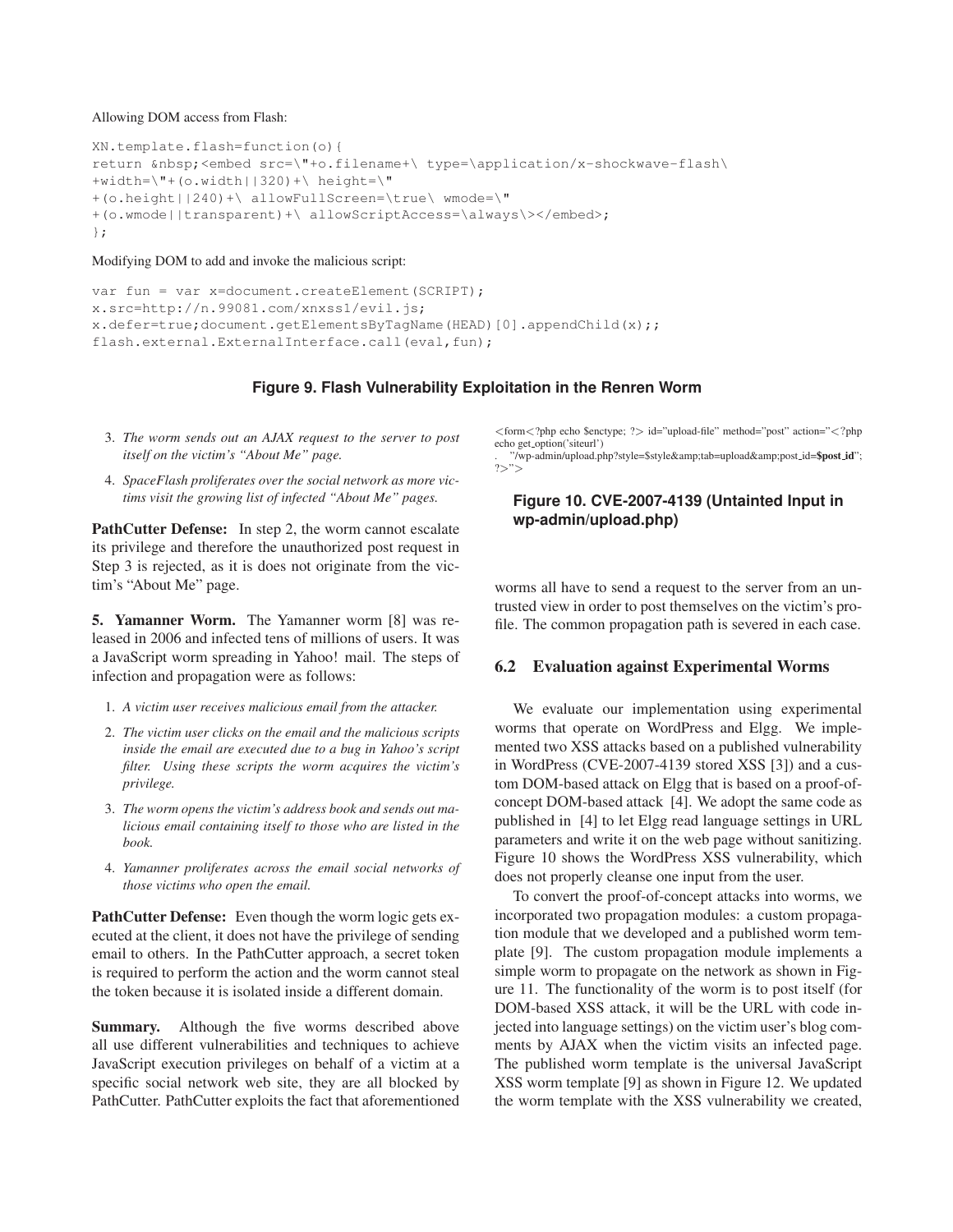```
check infected();
// check if the user is infected or not
xmlhttp = new XMLHttpRequest;
xmlhttp.open("POST", post_url,true);
xmlhttp.onreadystatechange=function() {
  if (xmlhttp.readyState==4) {
    set_infected();
  }
}
xmlhttp.setRequestHeader("Content-type"
      .<br>"application/x-www-form-urlencoded");
xmlhttp.setRequestHeader("Content-length"
     , payload.length);
xmlhttp.send(payload);
```
# **Figure 11. Propagation Logic of Custom Proof of Concept Worm**

```
//Worm's HTTP request object
function xhr() { ... }
 Object.prototype.post = function(uri,arg) {
   /*** usage: xhr().post('foo.php'); ***/
  this.open('POST', uri, true);
  this.setRequestHeader('Content-type'
   ,'application/x-www-form-urlencoded');
   ...
  this.send(arg);
 };
  /*** source morphing component ***/
 Object.prototype.morph = function(s) {
   ...
  switch(morphtype) {
    case "unicode": ...
     case "charcodes": ...
   }
}
```
# **Figure 12. Propagation Logic of a Published Worm Template**

and the worm replicates itself as blog comments.

For evaluation, we deployed WordPress and Elgg with and without our modifications on a Linux machine with Apache-PHP-mySQL installed in our network. Before integrating PathCutter, we found that both worms propagate easily in both networks by replicating themselves in the form of blog comments. After adopting PathCutter, worm propagation is effectively stifled, as view separation ensures that comments must be posted from the same view as that of the victim's blog.

### 6.3 Performance Evaluation

We summarize memory and rendering time overhead introduced by PathCutter. No measurable CPU overhead was introduced by the system at the client.

Memory Overhead. The memory overhead introduced by PathCutter depends on the complexity of pages on the social network and strategy used by PathCutter to separate views. In the Elgg and WordPress examples of Section 5, we chose



**Figure 13. Memory Overhead for Isolating Comments from Friends**

to isolate html elements with *vulnerable actions* into separate views. Hence, only two frames were required per blog page, and the memory overhead we introduced was negligible.

Instead, if we choose to isolate views based on *content provenance*, like comments in the Facebook example in Section 5, the memory overhead we introduce depends on the number of comments on the web page. We conducted an experiment where we visited Facebook, using our proxy implementation, on a Linux client running Firefox 3.6.18 with 2 GHz dual core Xeon processors and 2 GB of memory. The results are shown in Figure 13. We find that when the number of comments is less than 10, PathCutter's view isolation iframes introduce less than 10% overhead. If we have 45 comments, the iframes introduce nearly 30% overhead. On Facebook threads are folded by default when the number of comments in a thread exceeds three. Therefore, we do not expect the overhead to be significant. Finally, if Facebook adopts PathCutter's approach and isolates potentially dangerous actions (e.g., comment posts) into a different view, we do not need to isolate comments at the proxy and introduce those overheads.

Rendering Time Overhead. We perform a rendering time comparison between our modified Elgg and the original Elgg implementation. The experiment is performed on a Linux machine running Firefox 3.6.18 with 2 GHz dual core Xeon and 2 GB memory. We use Firebug to monitor the onload event. Experiments are performed ten times for the blog posting page of each version. The average rendering time for modified Elgg is 1.18 seconds, and for original Elgg is 1.14 seconds. The additional rendering time overhead is about 3.5%.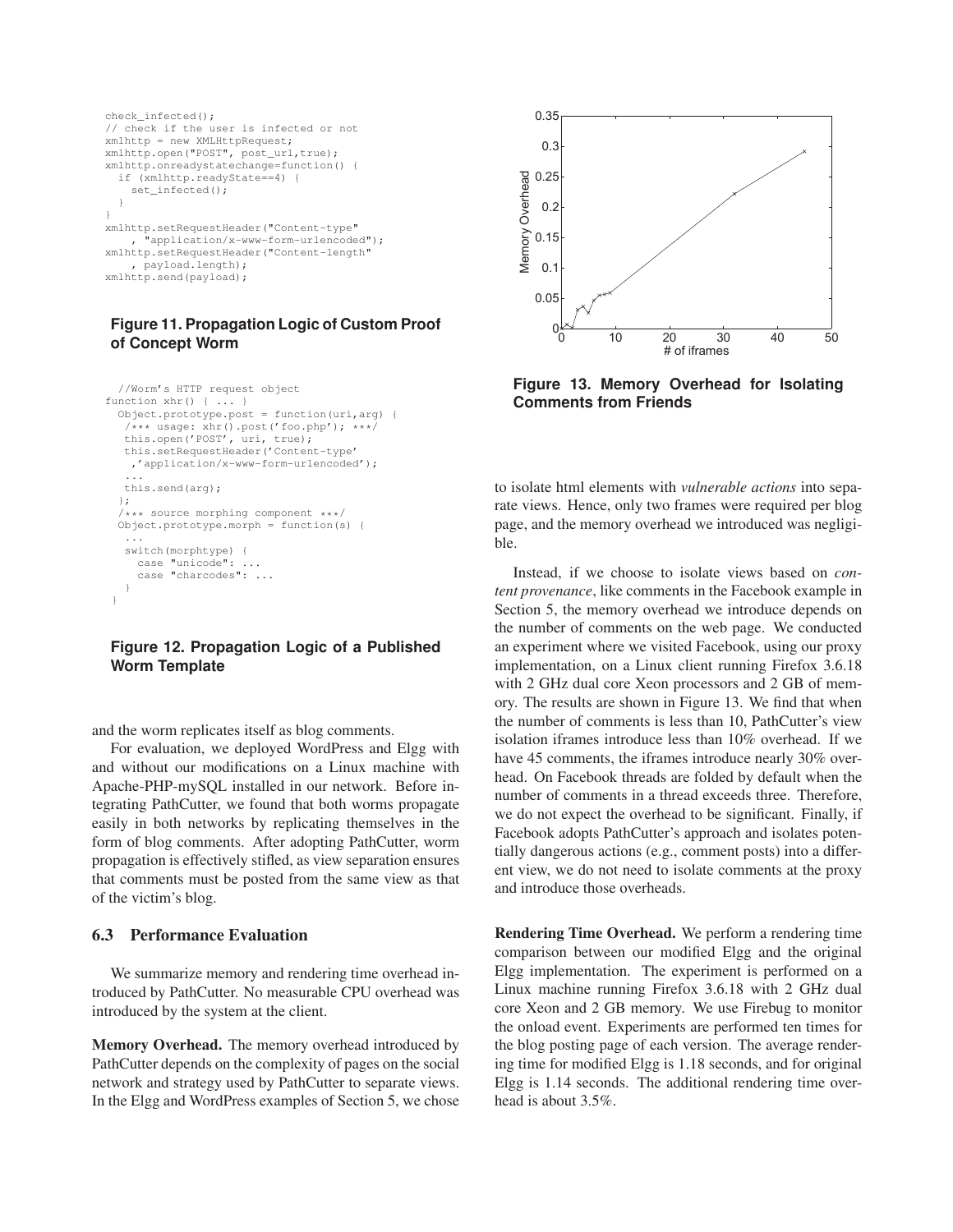# 7 Discussion

While we argue that PathCutter provides an effective security solution for defending against XSS worms in social web networks, it is by no means a complete security solution. Here, we discuss certain known limitations of Path-Cutter.

1. Vulnerability to Cookie and Content Stealing Attacks. Networks running PathCutter are still vulnerable to cooking stealing and other content exfiltration XSS attacks, as we do not block the exploitation of the XSS vulnerability. The sole objective of our system is to cut off the self-propagation path of a JavaScript worm. Hence, although portions of a victim user's information may be revealed, the worm cannot infect the user and spread any further. Websites need to adopt auxiliary approaches to prevent such attacks, e.g., using HTTP-only cookies to prevent cookie-stealing attacks.

2. Vulnerability to Phishing and ClickJacking Attacks. Networks running PathCutter also remain vulnerable to phishing and clickjacking attacks. First, the worm can use phishing or clickjacking to steal a user's password or some other confidential information. This is out of scope for this paper. Second, one might argue that because the worm is running under the privilege of the hosting web site, it is much easier for the worm to launch such attacks. This is true. However, both phishing and clickjacking require user interaction. The user is not likely to input the worm directly because the source code of the worm is unlikely to be in the form of a normal comment, and the worm cannot induce the user to input one because of the isolation mechanism in Section 4.2. Therefore, phishing and clickjacking will not help the propagation of a JavaScript worm even if launching those attacks is easier in this case.

3. Vulnerability to Drive-by Download Worms. Finally, networks running PathCutter remain vulnerable to worms such as Koobface that upload binaries to victim hosts using drive-by exploits. Such attacks are also out of scope for this paper. However, systems such as Blade [36] may be used to prevent such attacks.

**Summary.** Since PathCutter allows the exploitation of an XSS vulnerability at the client-side, there are certain attacks that remain possible. Specifically, damage to the first view in each attack is not within the scope of this paper. However, PathCutter strives to minimize the harm that an XSS worm can cause, by containing it to a specific view of a website and blocking its propagation to other views and other users.

# 8 Conclusion

We propose a new architectural approach to blocking the two main propagation paths of JavaScript worms – DOM access to a different view and unauthorized HTTP requests to the server. We implement a prototype upon WordPress and Elgg. We evaluate our system using five real-world worms and two proof-of-concept worms. Our preliminary evaluation demonstrates that the PathCutter approach requires minimal modifications to the server application and is effective against most XSS worms.

### 9 Acknowlegements

This material is based upon work supported in part by the National Science Foundation under grant no. CNS-0831300, CNS-0716612 and the Army Research Office under Cyber-TA Grant no. W911NF-06-1-0316. Any opinions, findings, and conclusions or recommendations expressed in this material are those of the authors and do not necessarily refect the views of the National Science Foundation or the Army Research Office.

# **References**

- [1] CAPTCHA. http://en.wikipedia.org/ wiki/CAPTCHA.
- [2] Content security policy. http:// people.mozilla.com/˜bsterne/ content-security-policy/index.html.
- [3] CVE-2007-4139. http://web.nvd. nist.gov/view/vuln/detail?vulnId= CVE-2007-4139.
- [4] DOM-based XSS attack. https://www.owasp. org/index.php/DOM\_Based\_XSS.
- [5] Elgg. http://www.elgg.org/.
- [6] A firefox pdf plug-in XSS vulnerability. http:// lwn.net/Articles/216223/.
- [7] IETF draft about HTTP origin. http://tools.ietf.org/html/ draft-abarth-origin-00#section-6.
- [8] Javascript Yamanner worm. http://www. theregister.co.uk/2006/06/12/ javscript\_worm\_targets\_yahoo/.
- [9] A modular universal XSS worm. http: //groups.google.com/group/ph4nt0m/ msg/d75435c75fc6b81b?pli=1.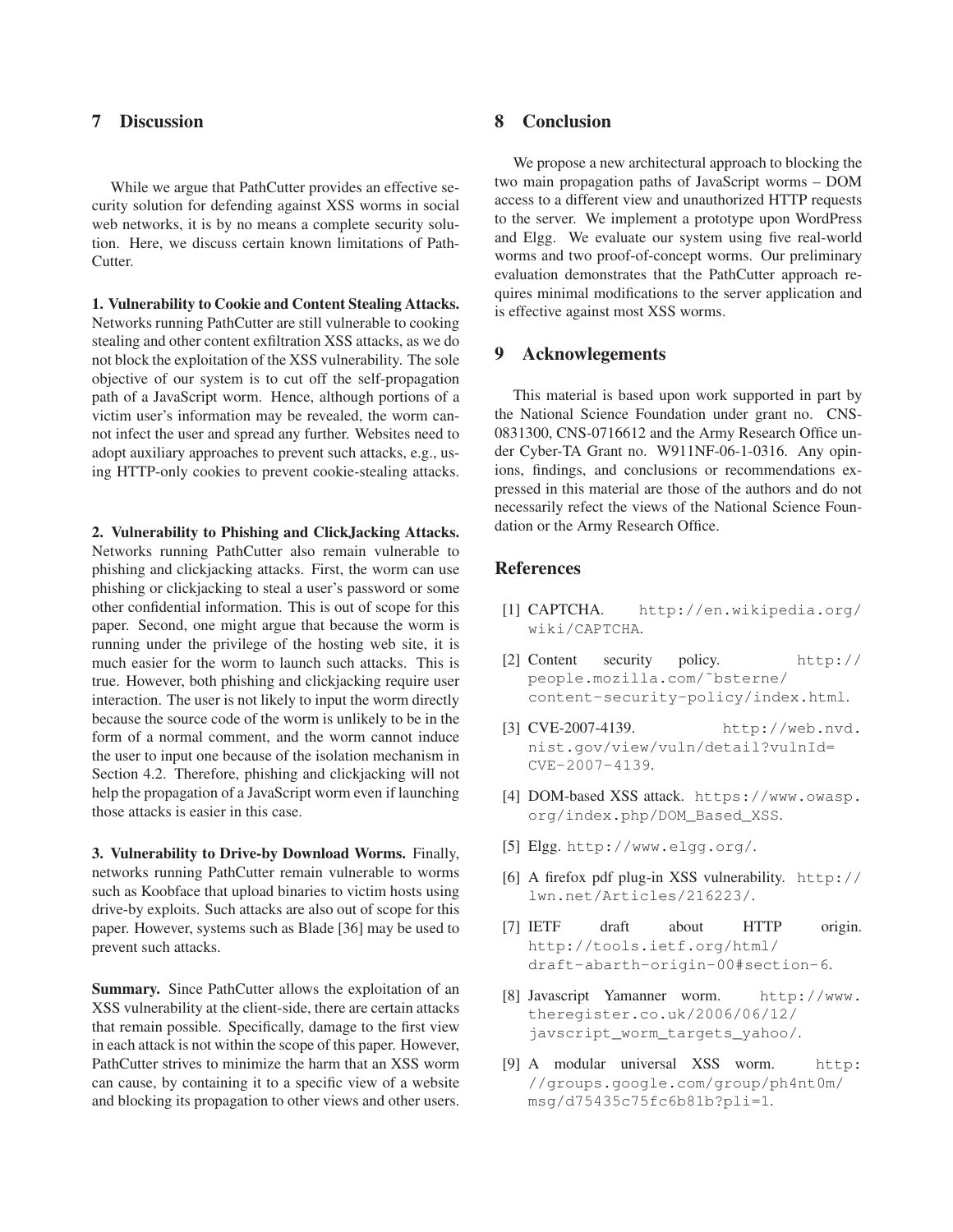- [10] Myspace samy worm. http://namb.la/ popular/tech.html.
- [11] Privoxy. www.privoxy.org.
- [12] Spaceflash worm on MySpace. http://news.cnet.com/ Worm-lurks-behind-MySpace-profiles/ 2100-7349\_3-609%5533.html.
- [13] Wordpress. http://wordpress.org/.
- [14] XSS Cheat Sheet. http://ha.ckers.org/ {XSS}.html.
- [15] XSS definition and classification in Wikipedia. http://en.wikipedia.org/wiki/ Cross-site\_scripting.
- [16] XSS worm on Renren social network, 2009. http://issmall.isgreat.org/blog/ archives/2.
- [17] Boonana Java worm, 2010. http://www. microsoft.com/security/portal/ Threat/Encyclopedia/Entry.aspx% ?Name=Worm%3AJava%2FBoonana.
- [18] Facebook hit by XSS worm, 2011. http://news.softpedia.com/news/ Facebook-Hit-by-XSS-Worm-192045. shtml.
- [19] BALZAROTTI, D., COVA, M., FELMETSGER, V., JO-VANOVIC, N., KIRDA, E., KRUEGEL, C., AND VI-GNA, G. Saner: Composing static and dynamic analysis to validate sanitization in web applications. In *Proceedings of the 2008 IEEE Symposium on Security and Privacy* (Washington, DC, USA, 2008), IEEE Computer Society, pp. 387–401.
- [20] BALZAROTTI, D., COVA, M., FELMETSGER, V. V., AND VIGNA, G. Multi-module vulnerability analysis of web-based applications. In *CCS: Conference on Computer and Communication Security* (2007).
- [21] BARTH, A., CABALLERO, J., AND SONG, D. Secure content sniffing for web browsers, or how to stop papers from reviewing themselves. In *SP:IEEE Symposium on Security and Privacy* (2009).
- [22] BARTH, A., JACKSON, C., AND MITCHELL, J. Robust defenses for cross-site request forgery. In *CCS: Conference on Computer and Communication Security* (2008).
- [23] BATES, D., BARTH, A., AND JACKSON, C. Regular expressions considered harmful in client-side XSS filters. In *Proceedings of the 19th International Conference on World Wide Web* (New York, NY, USA, 2010), WWW '10, ACM, pp. 91–100.
- [24] BISHT, P., AND VENKATAKRISHNAN, V. N. XSS-GUARD: Precise dynamic prevention of cross-site scripting attacks. In *Proceedings of the 5th international conference on Detection of Intrusions and Malware, and Vulnerability Assessment* (Berlin, Heidelberg, 2008), DIMVA '08, Springer-Verlag, pp. 23–43.
- [25] CHONG, S., VIKRAM, K., AND MYERS, A. C. SIF: Enforcing confidentiality and integrity in web applications. In *USENIX Security Symposium* (2007).
- [26] COX, R. S., GRIBBLE, S. D., LEVY, H. M., AND HANSEN, J. G. A safety-oriented platform for web applications. In *SP: IEEE Symposium on Security and Privacy* (2006).
- [27] DABIRSIAGHI, A. Building and stopping next generation XSS worms. In *3rd International OWASP Symposium on Web Application Security* (2008).
- [28] GRIER, C., TANG, S., AND KING, S. T. Secure web browsing with the OP web browser. In *SP: IEEE Symposium on Security and Privacy* (2008).
- [29] HOFFMAN, B. Analysis of web application worms and viruses. In *Blackhat 06*. http: //www.blackhat.com/presentations/ bh-federal-06/BH-Fed-06-Hoffman/B% H-Fed-06-Hoffman-up.pdf.
- [30] HUANG, Y.-W., YU, F., HANG, C., TSAI, C.-H., LEE, D.-T., AND KUO, S.-Y. Securing web application code by static analysis and runtime protection. In *WWW: Conference on World Wide Web* (2004).
- [31] JIM, T., SWAMY, N., AND HICKS, M. Defeating script injection attacks with browser-enforced embedded policies. In *Proceedings of the 16th international conference on World Wide Web* (New York, NY, USA, 2007), WWW '07, ACM, pp. 601–610.
- [32] JOVANOVIC, N., KRUEGEL, C., AND KIRDA, E. Pixy: A static analysis tool for detecting web application vulnerabilities (short paper). In *SP: IEEE Symposium on Security and Privacy* (2006).
- [33] KIRDA, E., KRUEGEL, C., VIGNA, G., AND JO-VANOVIC, N. Noxes: a client-side solution for mitigating cross-site scripting attacks. In *SAC: ACM Symposium on Applied Computing* (2006).